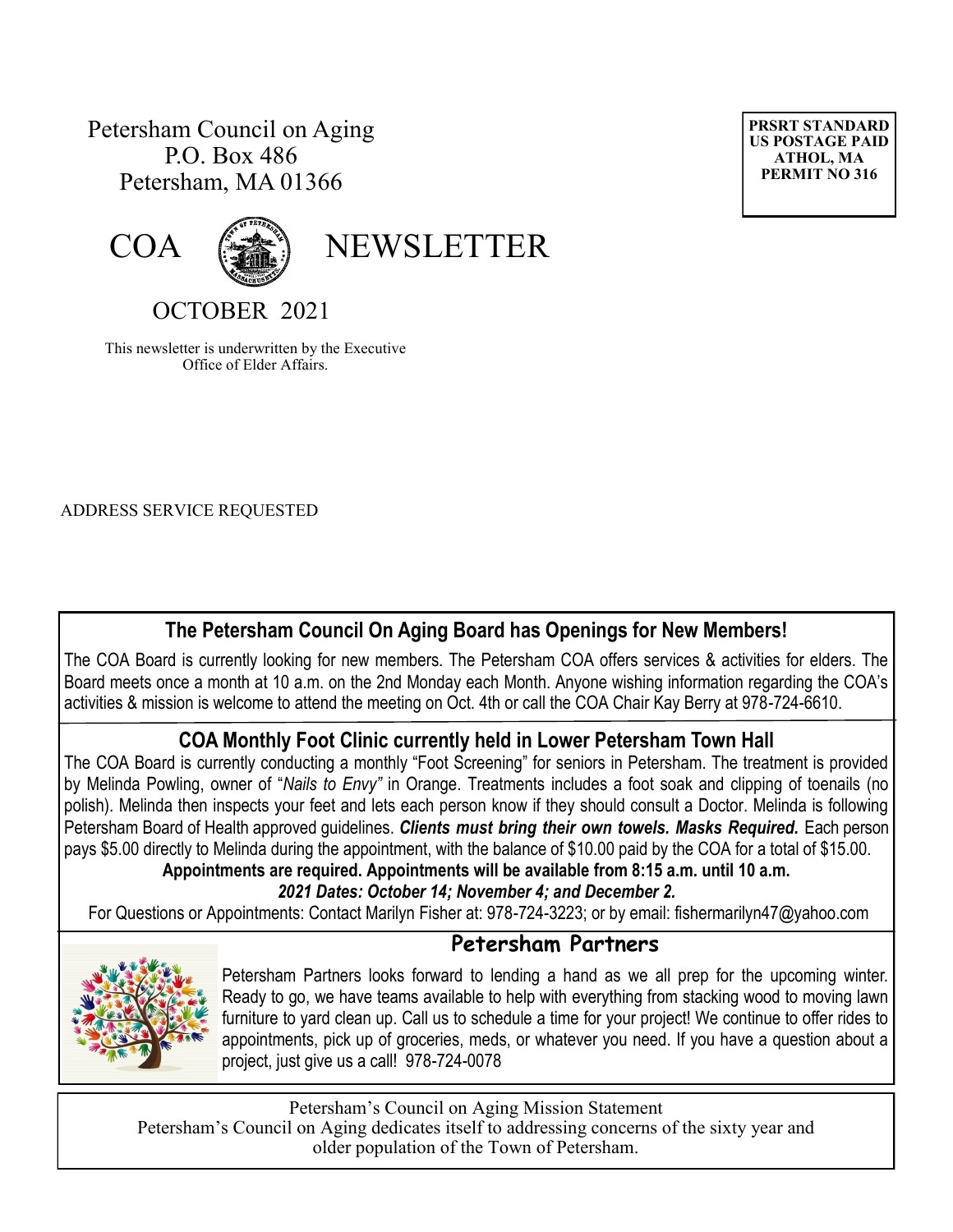# **PETERSHAM EVENTS AND NOTICES**

### **Petersham Friday Market**

Remember to visit the Friday Market on the Petersham Common every Friday from 3 to 6 p.m. The Market features area grown produce, fresh food, local artisans, live music, and time to see friends & neighbors.

### **Petersham Art Center**

Classes & Opening Receptions are returning to the Art Center, but may look a little different from those we've had in the past. Classes & Events will be held outside when possible, & masks will be required for all inside activities. Some classes will be held in the Davis Memorial where there's lots more space to move around comfortably and safely. To register for classes: call the Art Center at 978-724-3415, or email Chris at: [ceaton@massaudubon.org.](mailto:ceaton@massaudubon.org)

**Saturday October 2**, **9 to 11 a.m.** *Needle-Felted Patchwork Pumpkin and Acorns Class with Karen Healey*. Perfect for holiday decorating! Cost: \$10 Member / \$30 Non-member + \$7.00 Materials Fee paid to Instructor.

**Wednesdays: October 13, 20, & 27 from 7 to 9 p.m.** plus special field experience on Saturday, October 23,: **How to Make Great Photo Compositions w/ Norm Eggert, Photographer.** This is a beginner class. There will be four classes and one Saturday fieldtrip, where you will be able to get on-the-spot advice from the instructor. Students should have an adjustable digital camera Cost: \$40 Members / \$60 Non-members.

**Sunday October 24, 4 to 6 p.m. Opening Reception for Sylvia Brown ~ Leather and Textiles.** Exhibit thru Dec 1.

**Saturday October 30, 9 to noon: Weave a Holiday Basket (a perfect pie-carrying basket!) with Sue Morello.** Cost: \$15 Member / \$35 Non-member + \$15 Materials Fee paid to Instructor. Class to be held in the Davis.

## **Yuletide Yankees Holiday Show**

## **Saturday October 16, 9 a.m. to 2 p.m. Petersham Town Hall**

**Find a holiday treasure in a quintessential New England Town and have a snack at Mrs. Claus's Snack Bar.**

#### **Petersham Memorial Library**

## **Now Open for In-Person Browsing without an Appointment!**

**In Person Hours of Operation:** Tues. 10a.m. to 5 p.m.; Wed. 2 to 7 p.m.; Fri 2 to 5 p.m.; and Sat. 9 a.m. to 1 p.m. The library still requires everyone over the age of two to properly wear masks or face coverings in the building at all times. Please contact us at: 978-724-3405 or at: [PetershamLibraryRequests@gmail.com](mailto:PetershamLibraryRequests@gmail.com)

## **COA BOARD NOTES**

- The COA Board met on September 13, 2021 at 10:00 a.m.
- The **August 9, 2021 Board Meeting Minutes** were approved.
- **Treasurer's Report** was read and approved.
- **Enrichment Programs:** Storyteller Davis Bates & Musician Dan Kirouac have been in touch with Kay and wish to resume once the COA again starts indoor dining. Watch for updates.
- **Health Programs:** The monthly Foot Clinic is gaining momentum. Upcoming dates and full details are listed on the front page.
- **Fitness Programs:** Chair Yoga, Floor Yoga and Tai Chi all resume the week of Sept. 13th.

## **Discussions:**

- **(1)** The Board continues to look for **new members**. Interested: Contact Kay Berry at 978-724-6610
- **(2)** The COA is still looking for a **new meal-site manager** since meals can now be served indoors.
- **(3)** The Board voted unanimously to ask the SelectBoard to accept the nomination of Kathy McCrohon for a three year term on the Petersham Council on Aging Board.
- **(4)** The COA has a bus trip to the WooSox Game in Worcester on September 22, 2021. This trip replaces the traditional COA sponsored Big E trip for this year.

#### *The next Board meeting will be on: Monday, October 4, 2021 at 10 a.m. in the Town Hall.*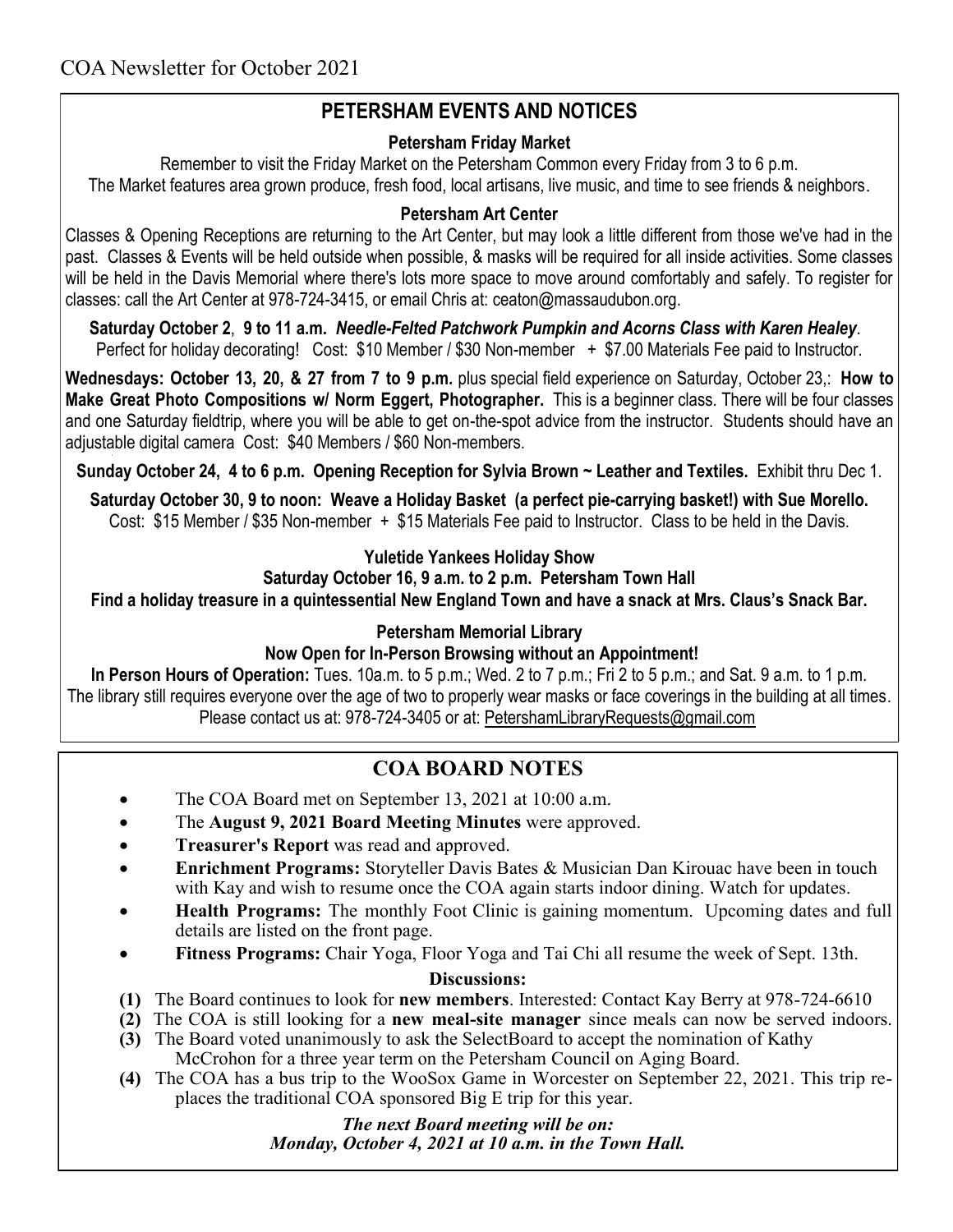# **REGIONAL EVENTS**

**Party of 2 Performs: Sunday October 3rd: 2 p.m.to 4 p.m.**

Lost Town Brewing, 483 Main Street, Gilbertville

Brew from Lost Towns and live music from Party of 2: more details on Facebook

**Back Roads Studio Tour: Saturday and Sunday October 9th and 10th: 10 a.m.to 5 p.m.**

Pending Covid restrictions, local artisans will be setting up for visitors to admire & purchase handmade works. Details at: backroadsstudiotour.org

## **Elwin Bacon Memorial Fun Day: Saturday October 9th**

NEECA: 802 New Sherborn Road, Athol Information: neeca.org

**Lost Towns of the Quabbin: A Natural and Historical Field Trip Sunday October 23rd: 9 a.m. to 4 p.m.**

Intersection of Routes 9 and 202 Belchertown.

David Gallup leads a hike back to the nineteenth century to the site of the once thriving community of Dana, one of the four towns during the flooding of the area to form the Quabbin Reservoir. The all day program includes the Enfield Lookout to view the Quabbin Reservoir. Information: massaudubon.org

## **The Green Sisters: Saturday October 30th 2 p.m.**

Hardwick Winery: 3305 Greenwich Road Hardwick

# **SCAM ALLERT: Lottery Scams!**

## **What to Look Out For**

An unexpected **email, letter or phone call** saying you have won money or a prize in a lottery or sweepstakes.

They ask you to **send money** to pay taxes, insurance, or other fees to claim the winnings.

They may even ask you for your bank information, so your winnings can be deposited directly into your account.

## **Do Not Respond**

The prize does not exist, they are just after your money. If someone asks you to pay money to win money, it is a scam. Foreign lotteries are illegal. You should not have to send money in order to claim a prize.

**Questions: Contact Northwestern District Attorney's Consumer Protection Unit Greenfield: 413-774-3186**

# **COA SPONSORED FALL YOGA, and T'AI CHI CLASSES HAVE RESUMED**

**Fall T'ai Chi and Chair and Floor Yoga Classes are being held in The Town Hall. Kay Berry is the coordinator. If you have questions, call 978-724-6610 or email: PshamCOA@gmail.com**

**T'ai Chi classes with Valerie & Nick Wisnewski are held on Wednesdays from 4:30 to 5:30 p.m.**  October 6, 13, 20, and 27 Suggested Donation: \$5.00

**Chair Yoga classes with Loren Magruder are held on Wednesdays from 10 to 11 a.m.** October 6, 13, 20, and 27 Suggested Donation: \$5.00

**Floor Yoga classes with Loren Magruder are held on Tuesdays from 10 to 11 a.m.** October 5, 12, 19,and 26 Suggested Donation: \$5.00

> **Participants are asked to email or call if you are interested in attending**. **Email is [PshamCOA@gmail.com](mailto:PshamCOA@gmail.com) or phone Kay Berry at 978-724-6610.**

> > **Fitness Classes have not been scheduled at this time.**

Fitness, Yoga, and T'ai Chi classes are sponsored by the Petersham Council on Aging and are underwritten by the Executive Office of Elder Affairs.